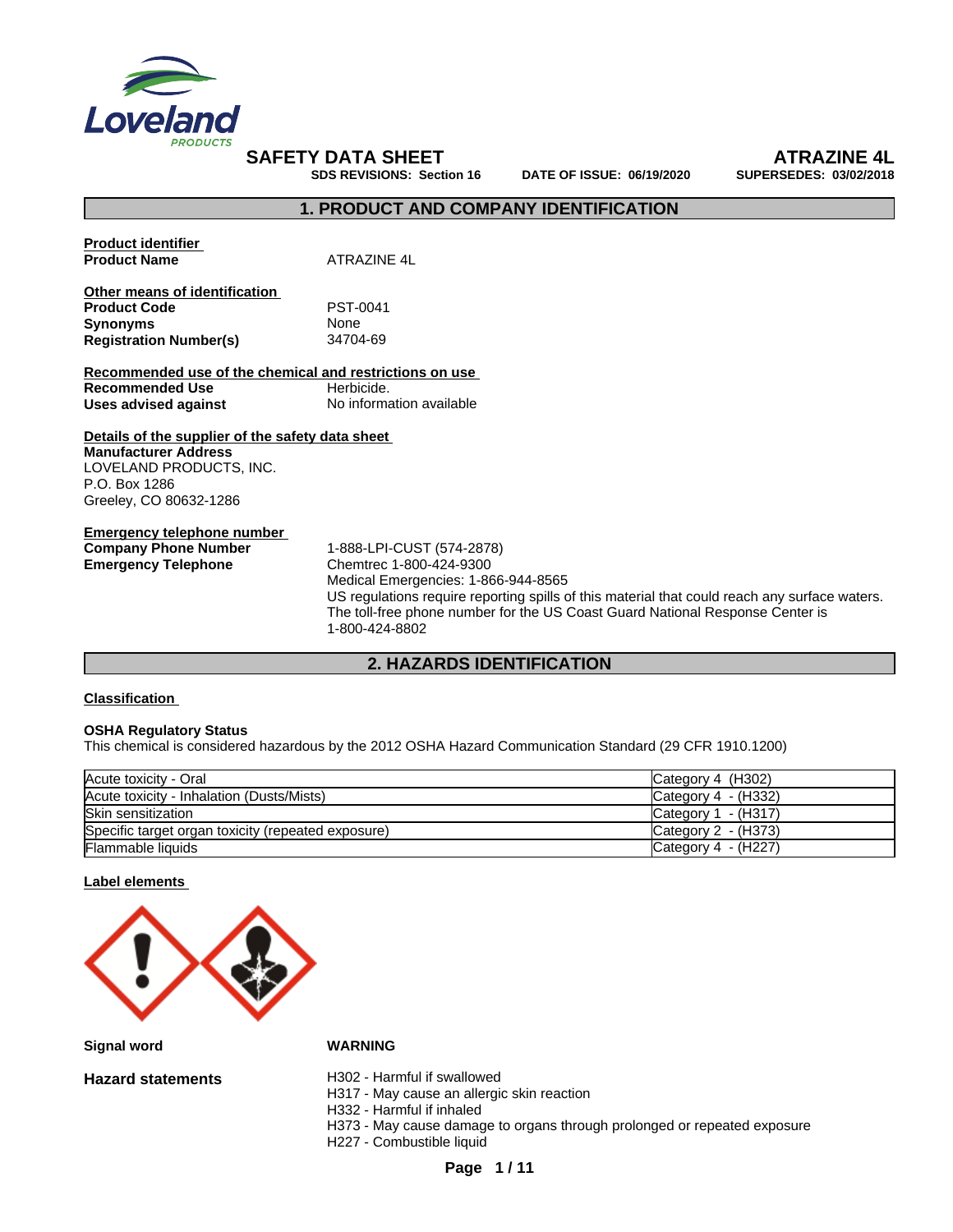

**DATE OF ISSUE: 06/19/2020** 

**SAFETY DATA SHEET**<br>
SDS REVISIONS: Section 16 DATE OF ISSUE: 06/19/2020 SUPERSEDES: 03/02/2018

| <b>Precautionary Statements -</b>                    | P264 - Wash hands and face thoroughly after handling                                       |
|------------------------------------------------------|--------------------------------------------------------------------------------------------|
| <b>Prevention</b>                                    | P270 - Do not eat, drink or smoke when using this product                                  |
|                                                      | P272 - Contaminated work clothing should not be allowed out of the workplace               |
|                                                      | P280 - Wear protective gloves/protective clothing/eye protection/face protection           |
|                                                      | P260 - Do not breathe dust/fume/gas/mist/vapors/spray                                      |
| <b>Precautionary Statements -</b><br><b>Response</b> | P301 + P312 - IF SWALLOWED: Call a POISON CENTER or doctor/physician if you feel<br>unwell |
|                                                      | P302 + P352 - IF ON SKIN: Wash with plenty of soap and water                               |
|                                                      | P <sub>330</sub> - Rinse mouth                                                             |
|                                                      | P333 + P313 - If skin irritation or rash occurs: Get medical advice/attention              |
|                                                      | P363 - Wash contaminated clothing before reuse                                             |
| <b>Precautionary Statements -</b><br><b>Disposal</b> | P501 - Dispose of contents/ container to an approved waste disposal plant                  |
|                                                      |                                                                                            |

### **Hazards not otherwise classified (HNOC)**

Not applicable

# **3. COMPOSITION/INFORMATION ON INGREDIENTS**

## **Mixture**

| <b>Chemical Name</b> | <b>CAS No</b> | Weight-%  | <b>GHS Classification</b>                                                                     | Trade<br><b>Secret</b> |
|----------------------|---------------|-----------|-----------------------------------------------------------------------------------------------|------------------------|
| ATRAZINE TECHNICAL   | 1912-24-9     | $30 - 60$ | Skin Sens. 1 (H317)<br>STOT RE 2 (H373)<br>Aquatic Acute 1 (H400)<br>Aquatic Chronic 1 (H410) |                        |
| PROPYLENE GLYCOL     | 57-55-6       | - 5       |                                                                                               |                        |

\*The exact percentage (concentration) of composition has been withheld as a trade secret. OSHA Hazard Communication 29 CFR 1910.1200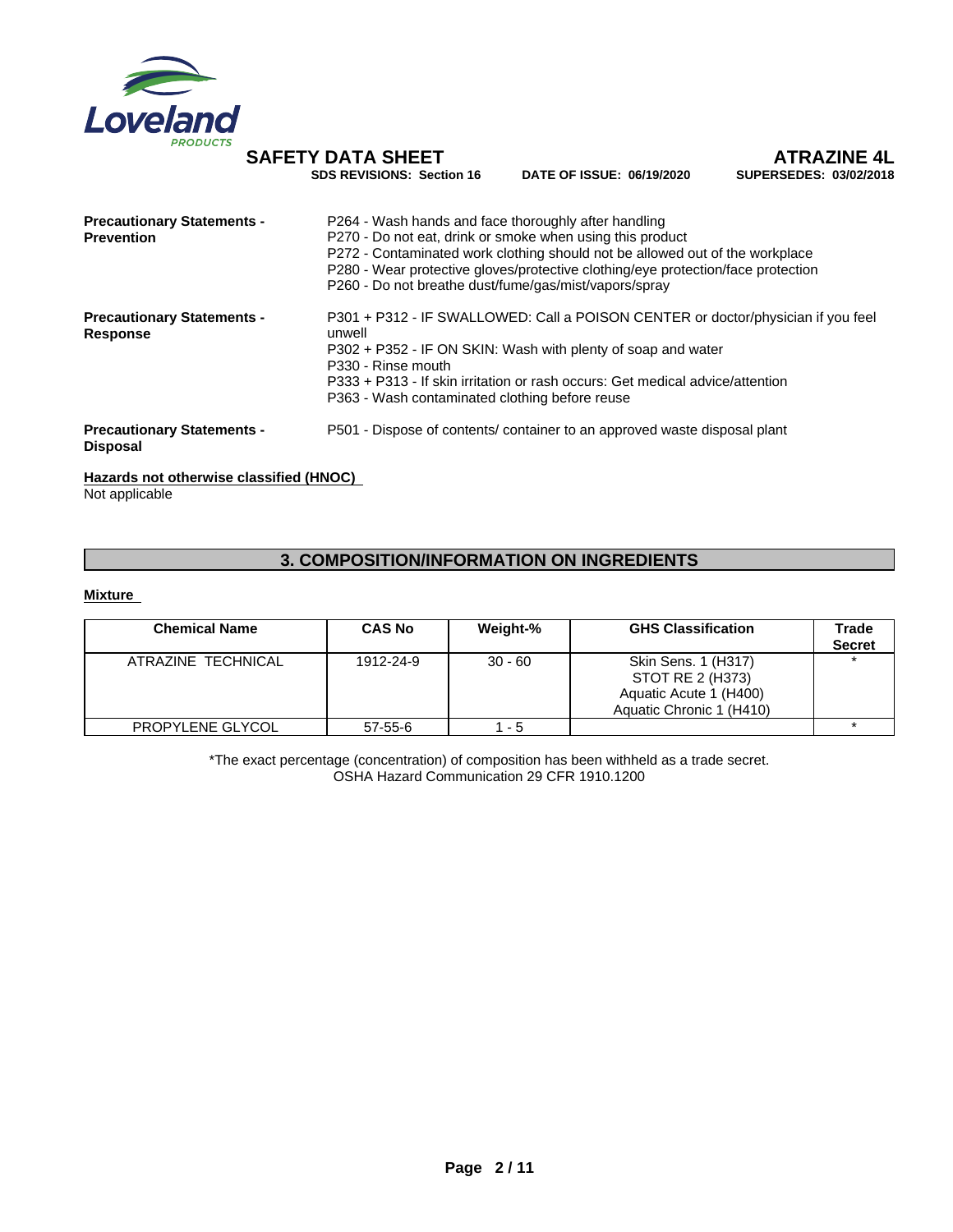

# **SDS REVISIONS: Section 16**

**SAFETY DATA SHEET**<br>
SDS REVISIONS: Section 16 DATE OF ISSUE: 06/19/2020 SUPERSEDES: 03/02/2018

| <b>Description of first aid measures</b>                    |                                                                                                                                                                                                                                                                    |  |
|-------------------------------------------------------------|--------------------------------------------------------------------------------------------------------------------------------------------------------------------------------------------------------------------------------------------------------------------|--|
| <b>General advice</b>                                       | Get medical attention if symptoms occur.                                                                                                                                                                                                                           |  |
| Eye contact                                                 | Hold eyelids apart and flush eyes with plenty of water for at least 15 minutes. Get medical<br>attention. Remove contact lenses, if present, after the first 5 minutes, then continue rinsing<br>eye. Call a poison control center or doctor for treatment advice. |  |
| <b>Skin contact</b>                                         | Take off contaminated clothing. Rinse skin immediately with plenty of water for 15-20<br>minutes. Call a poison control center or doctor for treatment advice.                                                                                                     |  |
| <b>Inhalation</b>                                           | Remove to fresh air. If person is not breathing, call 911 or an ambulance, then give artificial<br>respiration, preferable by mouth-to-mouth, if possible. Call a poison control center or doctor<br>for treatment advice.                                         |  |
| Ingestion                                                   | Call a poison control center or doctor for treatment advice. Have person sip a glass of water<br>if able to swallow. Do NOT induce vomiting unless directed to do so by medical personnel.<br>Never give anything by mouth to an unconscious person.               |  |
| Self-protection of the first aider                          | Use personal protective equipment as required.                                                                                                                                                                                                                     |  |
| Most important symptoms and effects, both acute and delayed |                                                                                                                                                                                                                                                                    |  |
| <b>Symptoms</b>                                             | No information available.                                                                                                                                                                                                                                          |  |
|                                                             | Indication of any immediate medical attention and special treatment needed                                                                                                                                                                                         |  |
| Treatment:                                                  | Treat symptomatically. Symptoms may be delayed. Have the product container or label with<br>you when calling a poison control center or doctor or going for treatment. You may also call<br>1-866-944-8565 for emergency medical treatment information.            |  |
| Note to physicians                                          | No specific antidote. Treat symptomatically.                                                                                                                                                                                                                       |  |
| <b>Antidotes</b>                                            | No data available                                                                                                                                                                                                                                                  |  |
|                                                             | <b>5. FIRE-FIGHTING MEASURES</b>                                                                                                                                                                                                                                   |  |

**4. FIRST AID MEASURES**

### **Suitable extinguishing media**

Use, Dry chemical, Carbon dioxide (CO2), Water spray (fog), Alcohol resistant foam

## **Specific hazards arising from the chemical**

In the event of fire and/or explosion do not breathe fumes. May cause sensitization in susceptible persons. Thermal decomposition can lead to release of irritating and toxic gases and vapors.

**Explosion data Sensitivity to Mechanical Impact** None. **Sensitivity to Static Discharge** None.

### **Protective equipment and precautions for firefighters**

Self-contained breathing apparatus and full protective gear should be worn in fighting large fires involving chemicals. Use water spray to keep fire exposed containers cool. Keep people away. Isolate fire and deny unnecessary entry.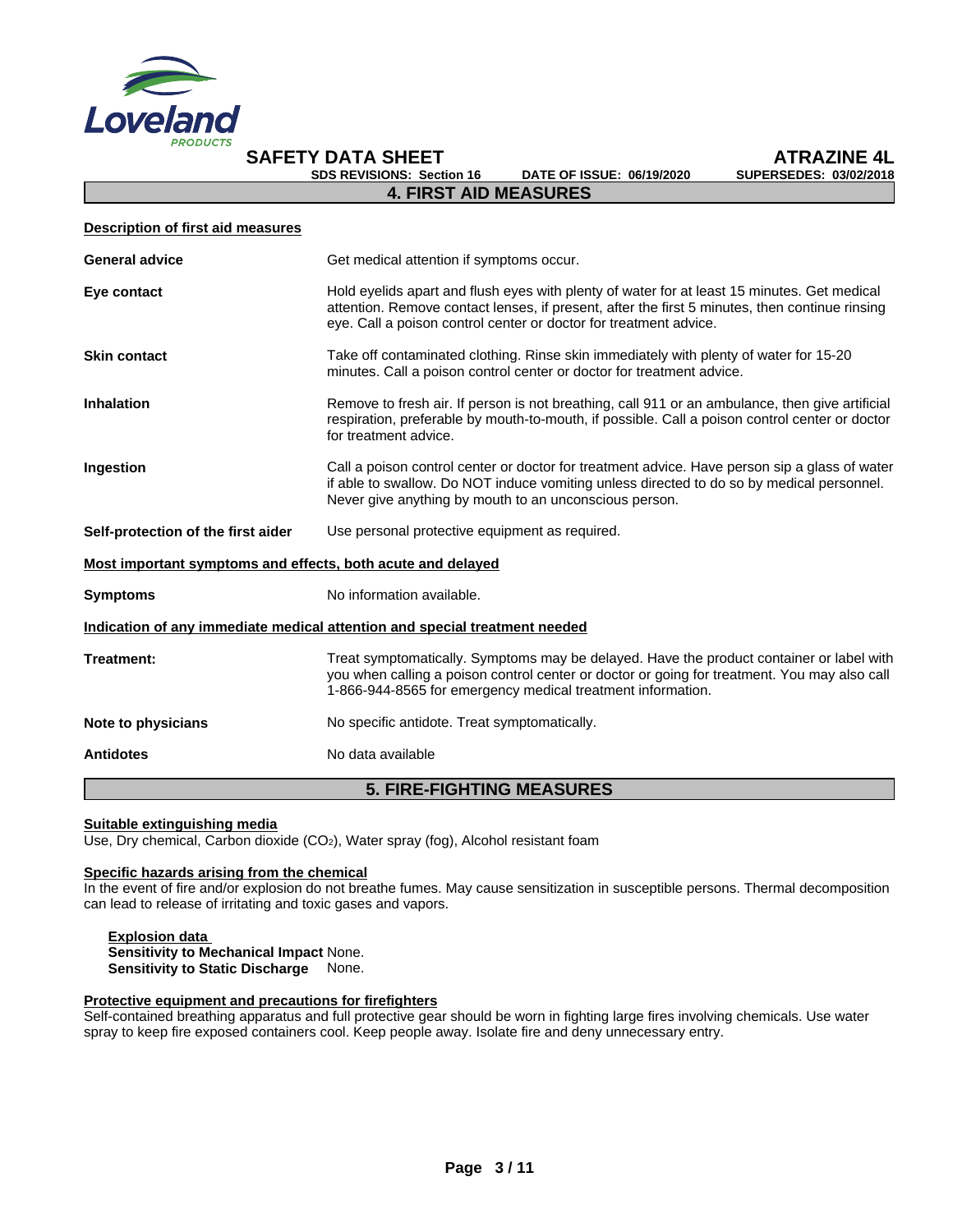

**SAFETY DATA SHEET ATRAZINE 4L SDS REVISIONS: Section 16 DATE OF ISSUE: 06/19/2020 SUPERSEDES: 03/02/2018 6. ACCIDENTAL RELEASE MEASURES**

### **Personal precautions, protective equipment and emergency procedures**

**Personal precautions** Avoid contact with skin, eyes or clothing. Use personal protective equipment as required.<br>Evacuate personnel to safe areas. Keep people away from and upwind of spill/leak. Remove all sources of ignition. Pay attention to flashback. Take precautionary measures against static discharges.

### **Environmental precautions**

**Environmental precautions** Prevent entry into waterways, sewers, basements or confined areas. Do not flush into surface water or sanitary sewer system. Prevent further leakage or spillage if safe to do so. Prevent product from entering drains. See Section 12 for additional ecological information.

### **Methods and material for containment and cleaning up**

**Methods for containment** Prevent further leakage or spillage if safe to do so.

### **Methods for cleaning up** Cover liquid spill with sand, earth or other non-combustible absorbent material. Cover powder spill with plastic sheet or tarp to minimize spreading. Pick up and transfer to properly labeled containers. Soak up with inert absorbent material. Dam up. Take precautionary measures against static discharges.

# **7. HANDLING AND STORAGE**

**Precautions for safe handling**

**Advice on safe handling** Avoid contact with skin, eyes or clothing. Wash contaminated clothing before reuse. Do not eat, drink or smoke when using this product. Use personal protective equipment as required. Do not breathe dust/fume/gas/mist/vapors/spray. Use with local exhaust ventilation.

## **Conditions for safe storage, including any incompatibilities**

**Storage Conditions** Keep container tightly closed in a dry and well-ventilated place. Keep out of the reach of children. Keep containers tightly closed in a cool, well-ventilated place. Keep away from heat. Keep in properly labeled containers.

**Incompatible materials** Strong acids. Bases. Oxidizers.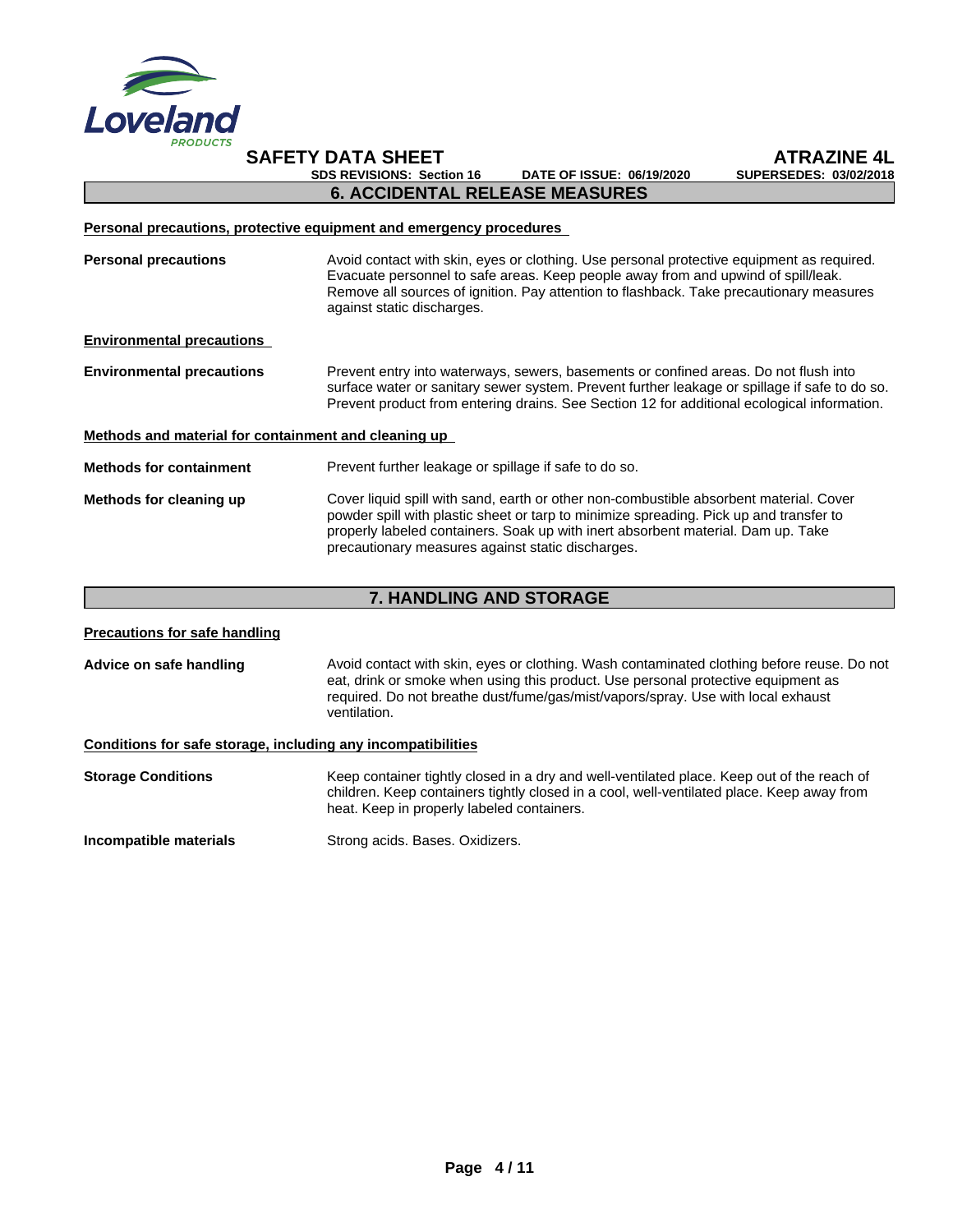

**SDS REVISIONS: Section 16** 

**SAFETY DATA SHEET**<br>
SDS REVISIONS: Section 16 DATE OF ISSUE: 06/19/2020 SUPERSEDES: 03/02/2018

# **8. EXPOSURE CONTROLS/PERSONAL PROTECTION**

**Control parameters**

**Exposure Guidelines** .

## **Appropriate engineering controls**

**Engineering Controls** Showers Eyewash stations Ventilation systems.

## **Individual protection measures, such as personal protective equipment**

| <b>Eye/face protection</b>            | Tight sealing safety goggles. Face protection shield.                                                                                                                                                                                                                                                                                                                                                          |
|---------------------------------------|----------------------------------------------------------------------------------------------------------------------------------------------------------------------------------------------------------------------------------------------------------------------------------------------------------------------------------------------------------------------------------------------------------------|
| Skin and body protection              | Wear impervious protective clothing, including boots, gloves, lab coat, apron or coveralls,<br>as appropriate, to prevent skin contact.                                                                                                                                                                                                                                                                        |
| <b>Respiratory protection</b>         | Dependent on job function. If vapors or dusts exceed acceptable levels, wear a<br>MSHA/NIOSH approved air-purifying respirator with any cartridges/filters approved for<br>pesticides. If respirators are used, a program should be in place to assure compliance with<br>29 CFR 1910.134, the OSHA Respiratory Protection Standard. Wear a supplied air<br>respirator if exposure concentrations are unknown. |
| <b>General Hygiene Considerations</b> | When using do not eat, drink or smoke. Wash contaminated clothing before reuse. Regular<br>cleaning of equipment, work area and clothing is recommended.                                                                                                                                                                                                                                                       |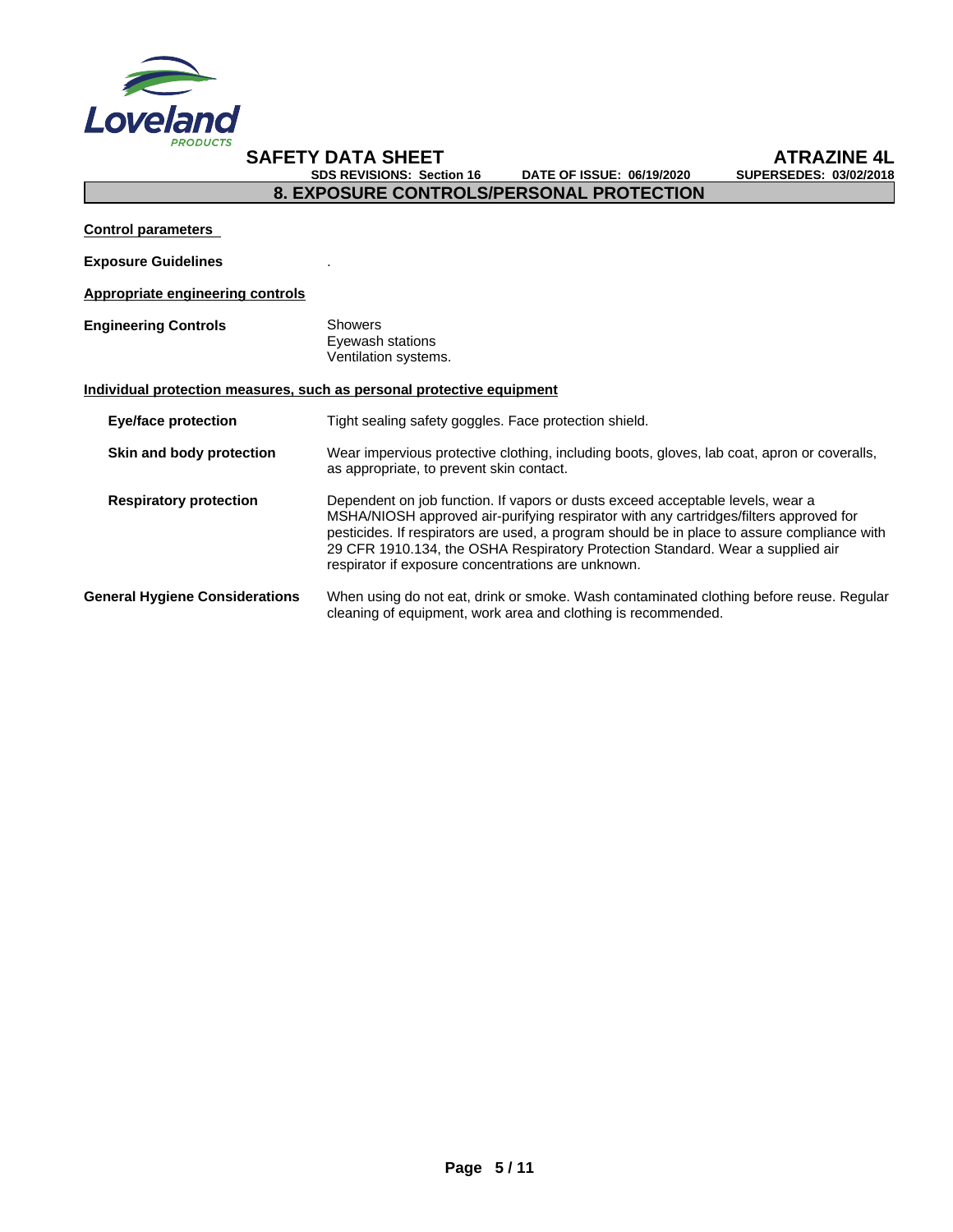

**SAFETY DATA SHEET**<br>
SDS REVISIONS: Section 16 DATE OF ISSUE: 06/19/2020 SUPERSEDES: 03/02/2018 **SDS REVISIONS: Section 16 DATE OF ISSUE: 06/19/2020 SUPERSEDES: 03/02/2018**

**9. PHYSICAL AND CHEMICAL PROPERTIES**

### **Information on basic physical and chemical properties**

| <b>Physical state</b>            | Liquid                             |                   |
|----------------------------------|------------------------------------|-------------------|
| Appearance                       | Flowable liquid                    |                   |
| Color                            | White                              |                   |
| Odor                             | None                               |                   |
| <b>Odor threshold</b>            | No data available                  |                   |
| <b>Property</b>                  | Values (Remarks - Method)          |                   |
| рH                               | 6.54 (Neat)                        |                   |
| Melting point / freezing point   | No data available                  | No data available |
| <b>Boiling point</b>             | 100 - 106 °C                       |                   |
| <b>Flash point</b>               | > 93 °C / > 199 °F CC (closed cup) |                   |
| <b>Evaporation rate</b>          | No data available                  | No data available |
| Flammability (solid, gas)        | No data available                  |                   |
| <b>Flammability Limit in Air</b> |                                    |                   |
| <b>Upper flammability limit:</b> | No data available                  |                   |
| Lower flammability limit:        | No data available                  |                   |
| Vapor pressure                   | $2.9$ X 10-7 mm Hg                 |                   |
| Vapor density                    | No data available                  | No data available |
| <b>Specific Gravity</b>          | 1.1 $q/ml$                         |                   |
| <b>Water solubility</b>          | <b>Dispersible</b>                 |                   |
| Solubility in other solvents     | No data available                  |                   |
| <b>Partition coefficient</b>     | No data available                  | No data available |
| <b>Autoignition temperature</b>  | $>650$ °C                          |                   |
| <b>Decomposition temperature</b> | No data available                  | No data available |
| <b>Kinematic viscosity</b>       | No data available                  |                   |
| <b>Dynamic viscosity</b>         | No data available                  |                   |
| <b>Explosive properties</b>      | No data available                  |                   |
| <b>Oxidizing properties</b>      | No data available                  |                   |
| <b>Other Information</b>         |                                    |                   |
| <b>VOC Content (%)</b>           | No data available                  |                   |
| <b>Density</b>                   | 9.2lbs/gal                         |                   |

**Note:** These physical data are typical values based on material tested but may vary from sample to sample. Typical values should not be construed as a guaranteed analysis of any specific lot or as specification items.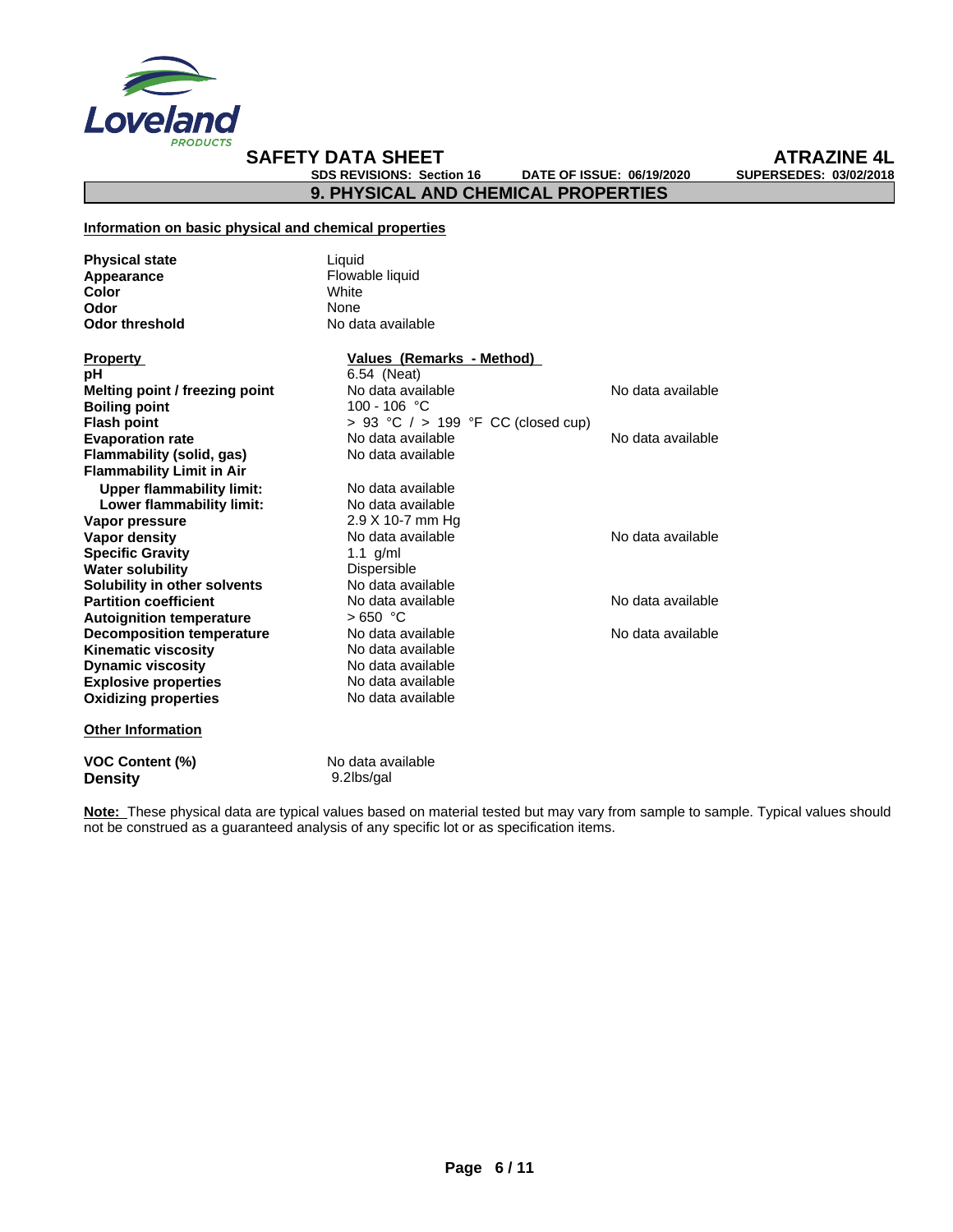

**SDS REVISIONS: Section 16 DATE OF ISSUE: 06/19/2020 SUPERSEDES: 03/02/2018**

**10. STABILITY AND REACTIVITY**

**SAFETY DATA SHEET**<br>
SDS REVISIONS: Section 16 DATE OF ISSUE: 06/19/2020 SUPERSEDES: 03/02/2018

**Reactivity Chemical stability** Stable under recommended storage conditions. No data available

### **Possibility of Hazardous Reactions** None under normal processing.

**Conditions to avoid**

Heat, flames and sparks.

**Incompatible materials** Strong acids. Bases. Oxidizers.

# **Hazardous Decomposition Products**

Nitrogen oxides (NOx). Acetonitrile. Chlorine-containing compounds. Carbon oxides.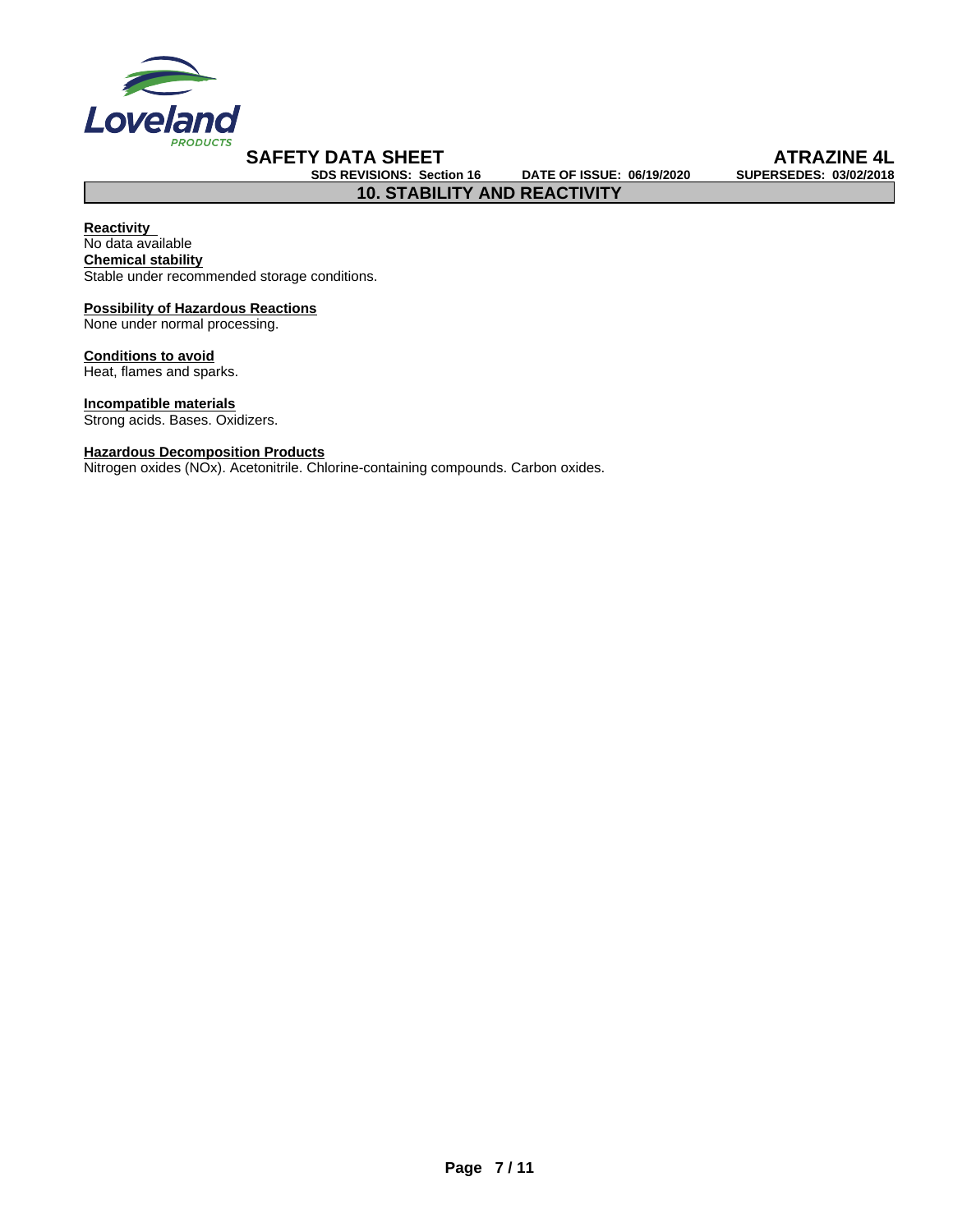

# **SAFETY DATA SHEET**<br>
SDS REVISIONS: Section 16 DATE OF ISSUE: 06/19/2020 SUPERSEDES: 03/02/2018

**SDS REVISIONS: Section 16 DATE OF ISSUE: 06/19/2020 SUPERSEDES: 03/02/2018**

### **11. TOXICOLOGICAL INFORMATION**

## **Acute toxicity of the formulated product:**

| Oral LD50          | $> 5,000$ mg/kg (rat)    |
|--------------------|--------------------------|
| <b>Dermal LD50</b> | $> 5,050$ mg/kg (rabbit) |

**Inhalation (Dust) LC<sup>50</sup>** > 2.72 mg/l (rat, 4 hr)

| Chemical Name      | Oral LD <sub>50</sub> | Dermal LD <sub>50</sub>       | <b>Inhalation LC<sub>50</sub></b>    |
|--------------------|-----------------------|-------------------------------|--------------------------------------|
| ATRAZINE TECHNICAL | $= 672$ mg/kg (Rat)   | 5000 mg/kg (Rat) > 2000 mg/kg | $=$ 5200 mg/m <sup>3</sup> (Rat) 4 h |
|                    |                       | (Rat) = 7500 mg/kg (Rabbit)   |                                      |
| PROPYLENE GLYCOL   | Rat<br>= 20 g/kg      | $= 20800$ mg/kg (Rabbit)      |                                      |

| <b>Chemical</b><br>Name              | Skin<br>∟corrosion/irritation | Eve damage/irritation | ' sensitizationi<br><b>IRespiratory</b> | <b>Skin</b><br>sensitization |
|--------------------------------------|-------------------------------|-----------------------|-----------------------------------------|------------------------------|
| <b>TECHNICAL</b><br><b>IATRAZINE</b> |                               |                       |                                         | Category                     |
| 1012<br>$2-24-9$                     |                               |                       |                                         |                              |

## **Delayed and immediate effects as well as chronic effects from short and long-term exposure**

| Germ cell mutagenicity                                                                           | No information available.                                                                                                                            |                                                                                                              |            |                                                                                           |  |  |
|--------------------------------------------------------------------------------------------------|------------------------------------------------------------------------------------------------------------------------------------------------------|--------------------------------------------------------------------------------------------------------------|------------|-------------------------------------------------------------------------------------------|--|--|
| Carcinogenicity                                                                                  |                                                                                                                                                      |                                                                                                              |            | The table below indicates whether each agency has listed any ingredient as a carcinogen.  |  |  |
| <b>Chemical Name</b>                                                                             | <b>ACGIH</b>                                                                                                                                         | <b>IARC</b>                                                                                                  | <b>NTP</b> | OSHA                                                                                      |  |  |
| <b>ATRAZINE TECHNICAL</b><br>1912-24-9                                                           | A <sub>3</sub>                                                                                                                                       | Group 3                                                                                                      |            |                                                                                           |  |  |
| A3 - Animal Carcinogen<br>Not classifiable as a human carcinogen<br><b>Reproductive toxicity</b> | ACGIH (American Conference of Governmental Industrial Hygienists)<br>IARC (International Agency for Research on Cancer)<br>No information available. |                                                                                                              |            |                                                                                           |  |  |
| STOT - single exposure<br><b>STOT - repeated exposure</b><br><b>Chronic toxicity</b>             | No information available.<br>No information available.                                                                                               | exposure. May cause adverse liver effects.                                                                   |            | Repeated contact may cause allergic reactions in very susceptible persons. Avoid repeated |  |  |
| <b>Target Organ Effects</b><br><b>Aspiration hazard</b>                                          |                                                                                                                                                      | Central nervous system, Eye damage/irritation, liver, Respiratory system, Skin.<br>No information available. |            |                                                                                           |  |  |
| Information on likely routes of exposure                                                         |                                                                                                                                                      |                                                                                                              |            |                                                                                           |  |  |
| <b>Product Information</b>                                                                       |                                                                                                                                                      | No data available                                                                                            |            |                                                                                           |  |  |
| <b>Inhalation</b>                                                                                |                                                                                                                                                      | Harmful by inhalation.                                                                                       |            |                                                                                           |  |  |
| Eye contact                                                                                      |                                                                                                                                                      | Causes moderate eye irritation.                                                                              |            |                                                                                           |  |  |

- **Skin contact Harmful if absorbed through skin.**
- **Ingestion** Harmful if swallowed.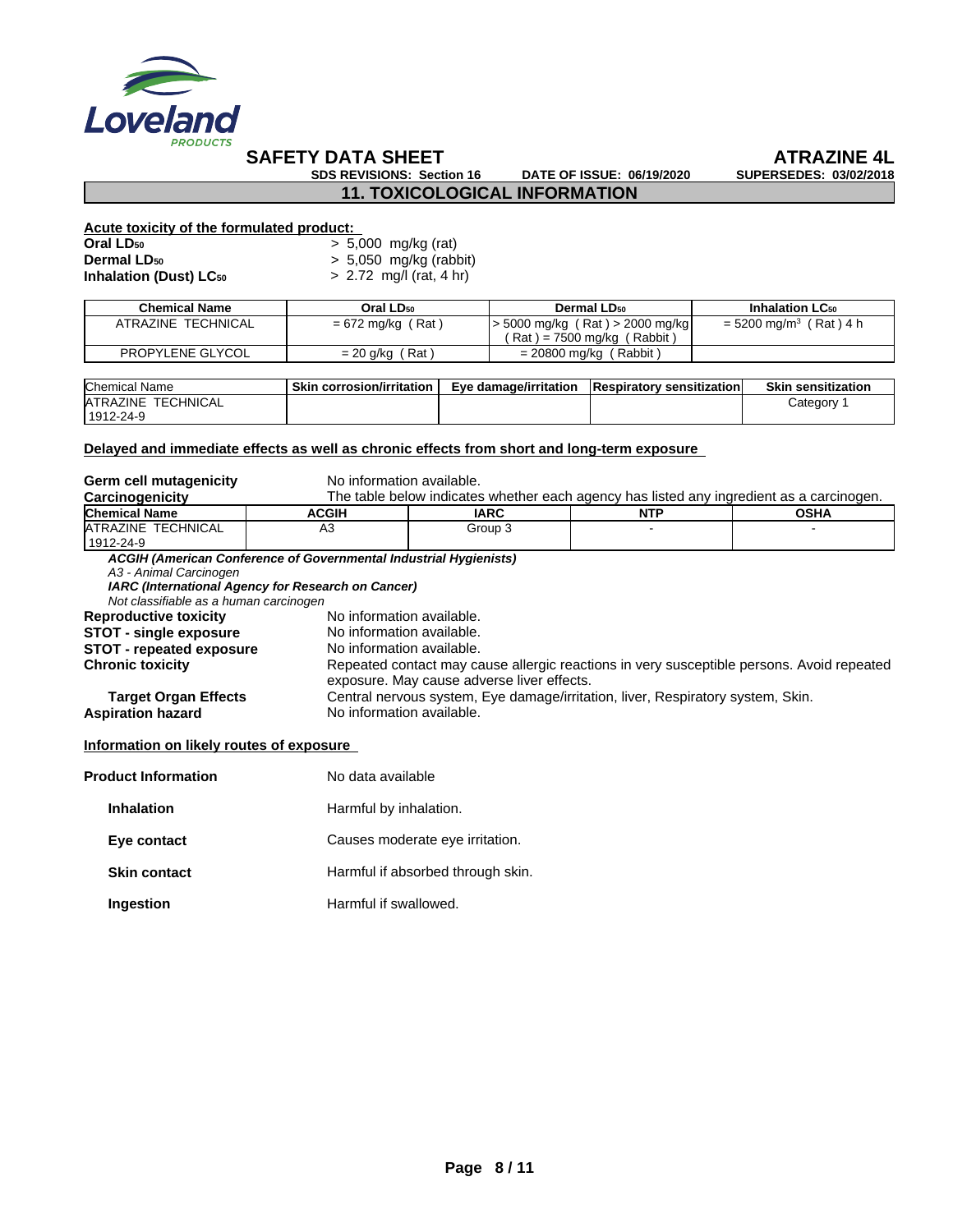

# **SAFETY DATA SHEET**<br>
SDS REVISIONS: Section 16 DATE OF ISSUE: 06/19/2020 SUPERSEDES: 03/02/2018

**SDS REVISIONS: Section 16 DATE OF ISSUE: 06/19/2020 SUPERSEDES: 03/02/2018**

**12. ECOLOGICAL INFORMATION**

### **Ecotoxicity**

| <b>Chemical Name</b> | Algae/aquatic plants              | Fish                                                                   | <b>Crustacea</b>                 |
|----------------------|-----------------------------------|------------------------------------------------------------------------|----------------------------------|
| ATRAZINE TECHNICAL   | EC50 0.072 mg/L 72 h              | LC50 4.5 - 11 mg/L 96 h                                                | EC50 5.2 - 8.1 mg/L 48 h Daphnia |
| 1912-24-9            | Desmodesmus subspicatus EC50      | Oncorhynchus mykiss LC50 3 - 6.75                                      | magna                            |
|                      | 0.2 mg/L 72 h Pseudokirchneriella | mg/L 96 h Oncorhynchus mykiss                                          |                                  |
|                      | subcapitata EC50 0.0929 mg/L 72 h | LC50 16 mg/L 96 h Lepomis                                              |                                  |
|                      | Pseudokirchneriella subcapitata   | macrochirus LC50 8 mg/L 96 h                                           |                                  |
|                      | EC50 0.03 mg/L 72 h               | Lepomis macrochirus LC50 23.999                                        |                                  |
|                      | Desmodesmus subspicatus EC50      | mg/L 96 h Lepomis macrochirus                                          |                                  |
|                      | 0.014 - 0.027 mg/L 96 h           | LC50 19 mg/L 96 h Cyprinus carpio                                      |                                  |
|                      | Desmodesmus subspicatus EC50      | LC50 15.7 - 20.2 mg/L 96 h                                             |                                  |
|                      |                                   | 0.13 mg/L 96 h Pseudokirchneriella Cyprinus carpio LC50 5.4 - 8.4 mg/L |                                  |
|                      |                                   | subcapitata EC50 0.004 mg/L 96 h 96 h Lepomis macrochirus LC50 4.1     |                                  |
|                      | Pseudokirchneriella subcapitata   | mg/L 96 h Pimephales promelas                                          |                                  |
|                      | EC50 0.0096 - 0.07 mg/L 72 h      | LC50 4.3 mg/L 96 h Poecilia                                            |                                  |
|                      | Pseudokirchneriella subcapitata   | reticulata                                                             |                                  |
| PROPYLENE GLYCOL     | EC50 19000 mg/L 96 h              | LC50 41 - 47 mL/L 96 h                                                 | EC50 1000 mg/L 48 h Daphnia      |
| $57 - 55 - 6$        | Pseudokirchneriella subcapitata   | Oncorhynchus mykiss LC50 51400                                         | magna EC50 10000 mg/L 24 h       |
|                      |                                   | mg/L 96 h Pimephales promelas                                          | Daphnia magna                    |
|                      |                                   | LC50 710 mg/L 96 h Pimephales                                          |                                  |
|                      |                                   | promelas LC50 51600 mg/L 96 h                                          |                                  |
|                      |                                   | Oncorhynchus mykiss                                                    |                                  |

# **Persistence and degradability**

No information available.

### **Bioaccumulation**

No information available.

### **Other adverse effects** No information available

# **13. DISPOSAL CONSIDERATIONS**

### **Waste treatment methods**

**Disposal of wastes** Wastes may be disposed of on site or at an approved waste disposal facility. Triple rinse (or equivalent), adding rinse water to spray tank. Offer container for recycling or dispose of in a sanitary landfill or by other procedures approved by appropriate authorities. Recycling decontaminated containers is the best option of container disposal. The Agricultural Container Recycling Council (ACRC) operates the national recycling program. To contact your state and local ACRC recycler visit the ACRC web page at http://www.acrecycle.org/. Do not contaminate water, food or feed by storage or disposal.

### **Contaminated packaging Do not reuse container.**

# **14. TRANSPORT INFORMATION**

DOT<br>UN/ID no **Proper shipping name** Not regulated

**Not regulated U.S. Surface Freight Classification:** COMPOUND, TREE OR WEED KILLING, NOI (NMFC 50320, SUB 2: CLASS: 60)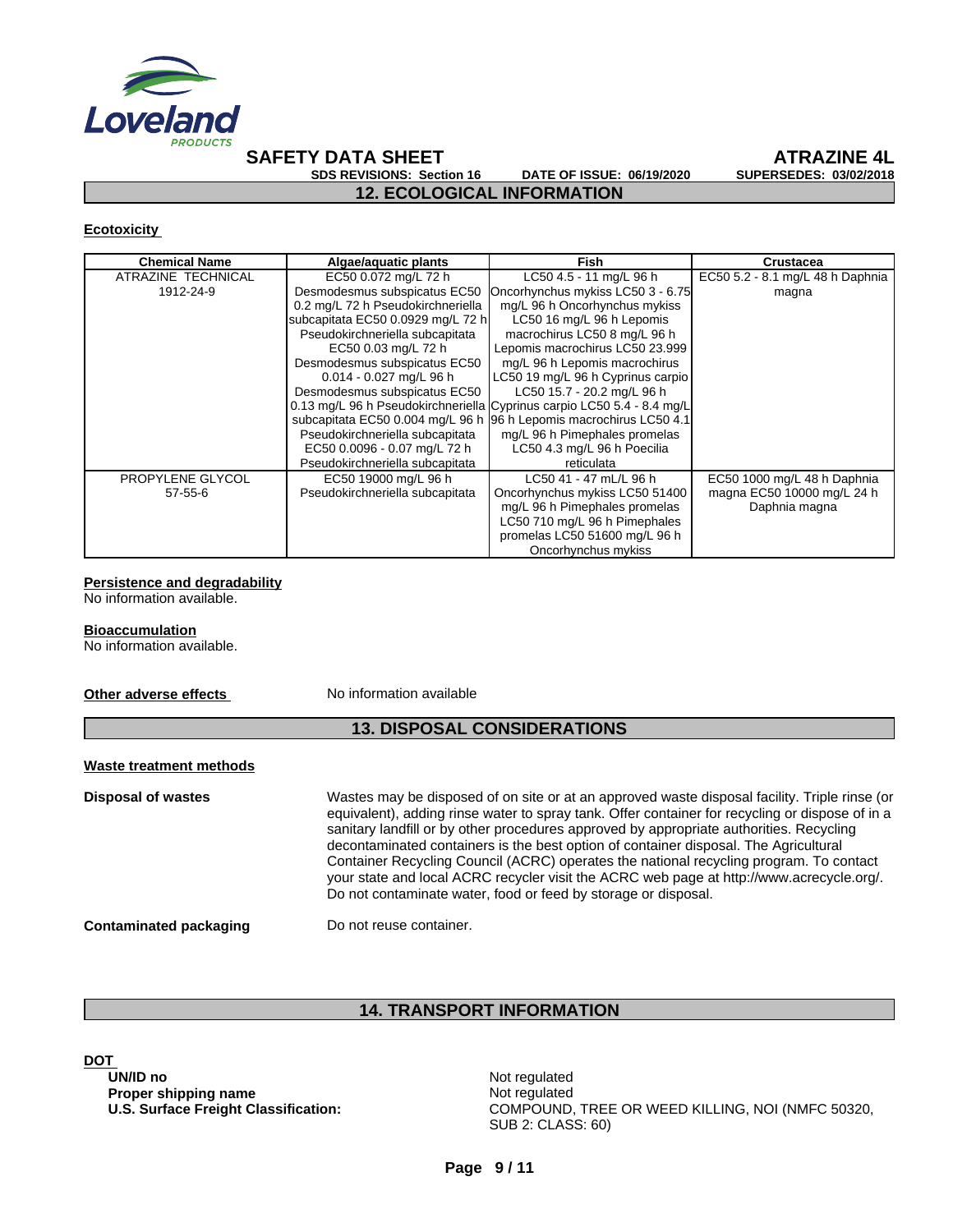

# **SAFETY DATA SHEET**<br>
SDS REVISIONS: Section 16 DATE OF ISSUE: 06/19/2020 SUPERSEDES: 03/02/2018

**SDS REVISIONS: Section 16 DATE OF ISSUE: 06/19/2020** 

| <b>15. REGULATORY INFORMATION</b> |                         |          |                                                |              |                                            |  |                                                                                     |  |
|-----------------------------------|-------------------------|----------|------------------------------------------------|--------------|--------------------------------------------|--|-------------------------------------------------------------------------------------|--|
| <b>NFPA</b>                       | <b>Health hazards 2</b> |          | <b>Flammability 2</b><br><b>Flammability 2</b> |              | Instability 0<br><b>Physical hazards</b> 0 |  | <b>Physical and Chemical</b><br><b>Properties -</b><br><b>Personal protection B</b> |  |
| <b>HMIS</b>                       | Health hazards 2        |          |                                                |              |                                            |  |                                                                                     |  |
|                                   | 0 - Least               | - Sliaht |                                                | 2 - Moderate | 3 - Hiah                                   |  | 4 - Severe                                                                          |  |

## **US Federal Regulations**

### **SARA 313**

Section 313 of Title III of the Superfund Amendments and Reauthorization Act of 1986 (SARA). This product contains a chemical or chemicals which are subject to the reporting requirements of the Act and Title 40 of the Code of Federal Regulations, Part 372

| <b>Chemical Name</b>                  | <b>SARA 313 - Threshold Values %</b> |  |  |  |
|---------------------------------------|--------------------------------------|--|--|--|
| ATRAZINE TECHNICAL - 1912-24-9        | l .O                                 |  |  |  |
| <b>SARA 311/312 Hazard Categories</b> |                                      |  |  |  |
| Acute health hazard                   | Yes                                  |  |  |  |
| <b>Chronic Health Hazard</b>          | Yes                                  |  |  |  |
| Fire hazard                           | Yes                                  |  |  |  |
| Sudden release of pressure hazard     | No                                   |  |  |  |
| <b>Reactive Hazard</b>                | No                                   |  |  |  |

### **CWA (Clean WaterAct)**

This product does not contain any substances regulated as pollutants pursuant to the Clean Water Act (40 CFR 122.21 and 40 CFR 122.42)

### **CERCLA**

This material, as supplied, does not contain any substances regulated as hazardous substances under the Comprehensive Environmental Response Compensation and Liability Act (CERCLA) (40 CFR 302) or the Superfund Amendments and Reauthorization Act (SARA) (40 CFR 355). There may be specific reporting requirements at the local, regional, or state level pertaining to releases of this material

### **US State Regulations**

### **California Proposition 65**

This product contains the following Proposition 65 chemicals

| <b>Chemical Name</b>                          | <b>California Proposition 65</b> |
|-----------------------------------------------|----------------------------------|
| TECHNICAL<br><b>TRAZ</b><br>1912-24-9<br>2INE | Developmental                    |
|                                               | Female Reproductive              |

### **US EPA Waste Number** D001

### **U.S. EPA Label Information EPA Registration Number** 34704-69 **EPA Statement**

This chemical is a pesticide product registered by the Environmental Protection Agency and is subject to certain labeling requirements under federal pesticide law. These requirements differ from the classification criteria and hazard information required for safety data sheets, and for workplace labels of non-pesticide chemicals. Following is the hazard information as required on the pesticide label:

### CAUTION

### **Difference between SDS and EPA Pesticide label**

Harmful if swallowed, inhaled or absorbed through skin. Avoid contact with skin, eyes, or clothing. Cause moderate eye irritation. Keep away from foodstuffs.